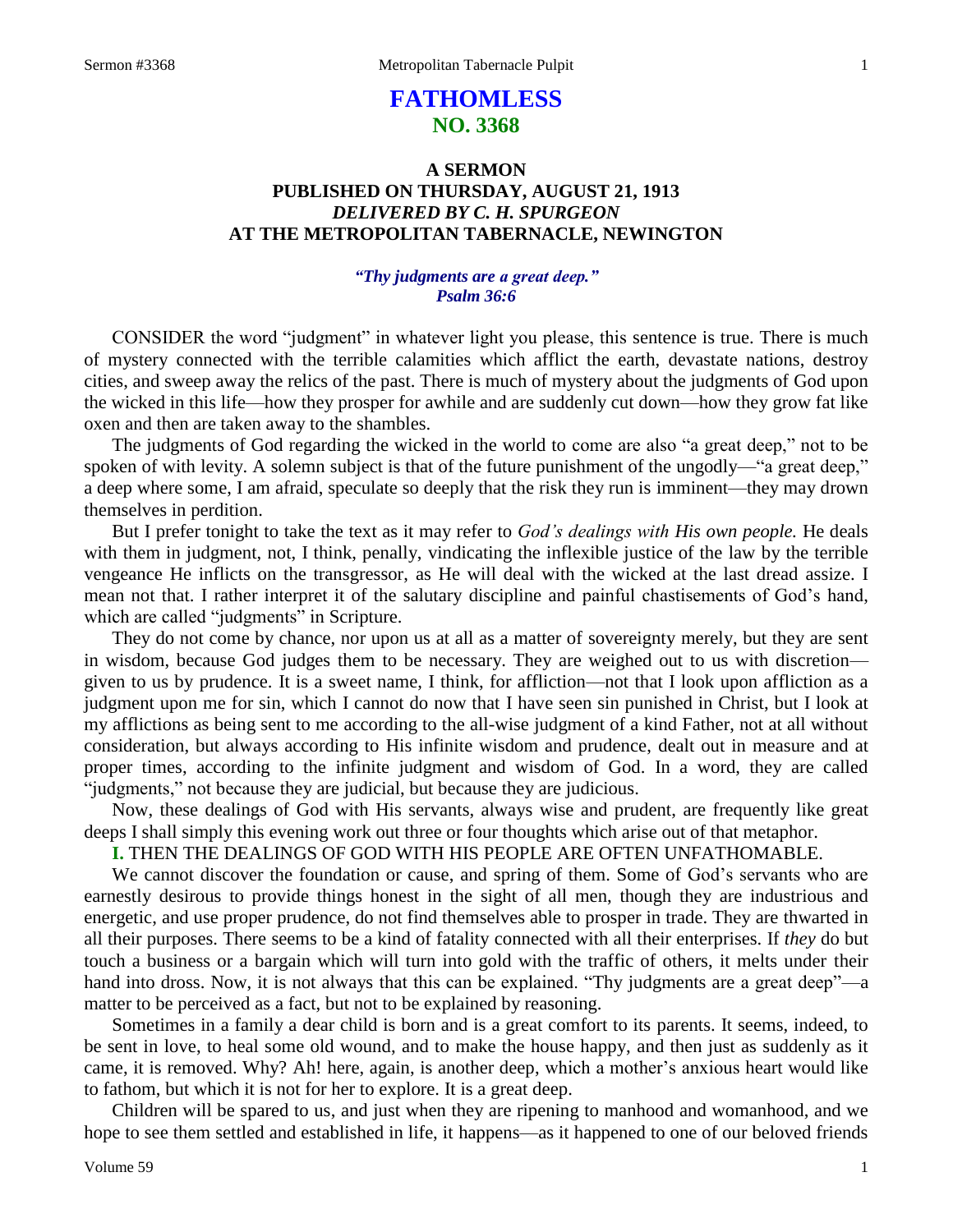in this church this afternoon—that we have to stand at the open grave, and say, "Earth to earth, dust to dust." Why God takes away the holy and the good, the amiable and the lovely, when they appeared to be most useful, we cannot understand. It is a great deep.

Oftentimes, too, it happens that when a man is surrounded by his family, and all his household are dependent upon his exertions with a business just beginning to prosper, while he bids fair to live for many years, he is cut down as in a moment—his wife is left a widow—his children are orphans. He seems to be taken away at the very worst time, just when he could least be spared. The anxious wife may say to herself, "Why is this?" but she can only say in return, "I cannot comprehend it, it is a great deep."

I might thus go on recounting instances, but they have transpired before us all in our lifetime, and if they have not occurred to us yet, they certainly will. Trials and troubles will come upon us quite beyond our measuring line. We shall have to do business in deep waters where no plummet can by possibility find a bottom. "Thy judgments are a great deep."

*But why does the Lord send us an affliction which we cannot understand?* I answer, *Because He is the Lord.* Your child must not expect to understand all his father does, because his father is a man of ripened intellect and understanding, and the child is but a child. You, dear brother, however experienced you may be, are but a child, and compared with the divine mind, what intelligence have you? How can you expect, therefore, that God shall always act upon a rule which you shall be able to understand? He is God and therefore it becomes us oft-times to be dumb, to sit in silence, and feel and know it must be right, though we equally know we cannot see how it is so.

God sends us trials of this sort *for the exercise of our graces.* Now, is there *room for faith?* When you can trace Him, you cannot trust Him. If you can understand all that He does, there is room then for your judgment rather than for your faith and for your reliance on His judgment. But when you cannot understand it, submit yourself to Him. Say, "I know that God is good. Though He slay me, yet will I trust in Him; though I walk in darkness and see no light, yet shall not an unbelieving word cross these lips, for He is good and must be good, become of me what may."

Oh! then it is that faith is faith indeed—the faith that brings glory to God and strength to your soul. Here is room, too, for *humility.* Knowledge puffs up, but the feeling that everything is beyond our knowledge, that we are nonplussed and cannot understand—the sense of ignorance and incapacity to understand the dealings of God, brings to us humility, and we sit down at the foot of JEHOVAH's throne.

Beloved, I think there is hardly a grace which the Christian has which is not much helped by the deeps of God's judgments. Certainly love has frequently been developed to a high degree in this way, for the soul at last comes to say, "No, I will not ask the reason—I will not desire the reason—I do so love Him. Let His will stand for a reason. That shall be enough for me. It is the Lord—let Him do what seems Him good."

We love not those whom we are always bringing to book and questioning about all they do, but when love comes to perfection it admires all, it believes all to be right and to be perfect. And so, when love comes to perfection with reference to the most perfect God, then it is that everything that is done is without examination endorsed—everything, even though it is shrouded in darkness, is without a question believed in. It must be right, for You, Lord, have done it.

Many other reasons why God calls His people thus to feel His judgments occur to me. One I may give, then I will leave this point. *We have sins which we cannot fathom,* dear brethren, and it is little marvel, therefore, if we have also chastisements which we cannot fathom. There are depths of depravity within our heart that call for other deeps, as deep calls unto deep, and there are consequences of sin within us which we are not able yet to reach, consequences that are following us in secret, and damaging us in very vital point.

It needs that the medicine should be of a searching kind to follow the disease into the recesses of our soul, where understanding cannot pry. Some of those deep judgments are like secret, potent, subtle medicines, searching out certain secret devils that have found their way into the caverns of our spirit and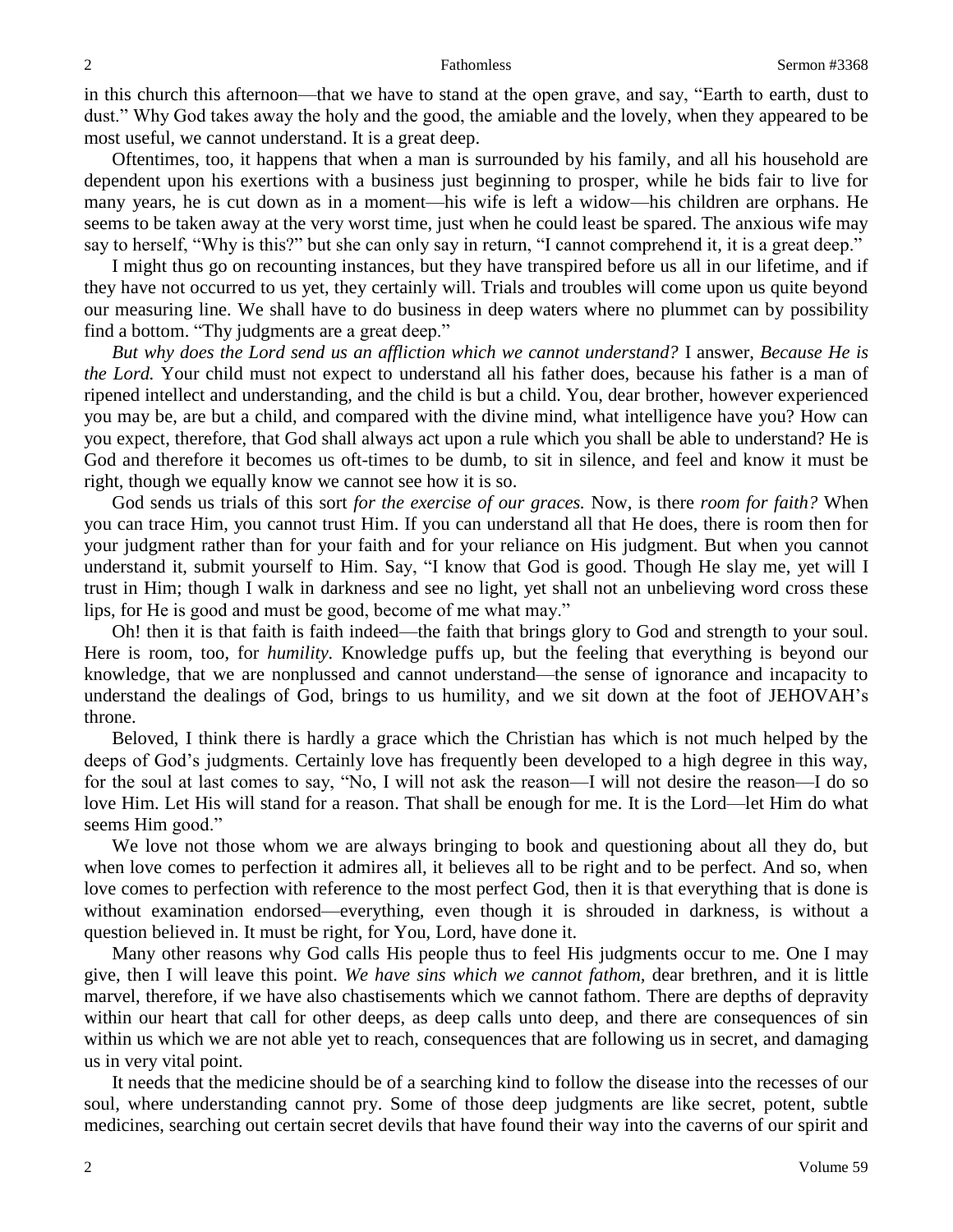### Sermon #3368 3 and 3368 Sermon #3368 3 and 3368 Sermon #3368 3 3 and 34 and 34 and 35 and 35 and 35 and 35 and 35 and 35 and 35 and 35 and 36 and 36 and 36 and 36 and 36 and 36 and 36 and 36 and 36 and 36 and 36 and 36 and

hidden there. Perhaps an affliction which I can understand is meant to direct my attention to some known sin—but it may be that the trial which I cannot understand is dealing deadly blows against a mortal ill, which, if not thus destroyed, might have been solemnly prejudicial to my own spirit.

I leave that thought with you—expect that God's judgments will sometimes be unfathomable. In the next place—God's judgments are a great deep—

**II.** THEN THEY ARE SAFE SAILING.

Ships never strike on rocks out in the great deeps. Children, perhaps, may fancy that a shallow sea is the safest, but an old sailor knows better. While they are off the Irish coast the captain has to keep a good look out, but while he is crossing the Atlantic he is in far less danger. There he has plenty of searoom, and there is no fear of quicksands or of shoals.

When the sailor begins to come up the Thames, then it is that there is first one sandbank and then another, and he is in danger, but out in the deep water, where he finds no bottom, he is but little afraid. So, mark you, in the judgments of God. When He is dealing out affliction to us, it is the safest possible sailing that a Christian can have. "What?" says one, "trial safe?" Yes, very safe. The safest part of a Christian's life is the time of his trial.

"What? When a man is down, do you say he is safe?" "Yes, for then he need fear no fall. When he is low, he need fear no pride. When he is humbled under God's hand, then he is less likely to be carried away with every wind of temptation. Smooth water on the way to heaven is always a sign that the soul should keep wide awake, for danger is near. One comes at last to feel a solemn dread creeping over one in times of prosperity. "You shall fear and tremble because of all the good that God shall make to pass before you," fearing not so much lest the good should depart as lest we should make an ill use of it and should have a canker of sloth, or self-confidence, or worldliness growing up in our spirits.

We have seen many professed Christians who have made shipwreck—in some few instances it has been attributable to overwhelming sorrow—but in ten cases to the one, it has been attributable to prosperity. Men grow rich, and of course, they do not attend the little chapel they once went to—they must go somewhere where a fashionable world will worship.

Men grow rich and straightway they cannot keep to that road of self-denial which once they so gladly trod. The world has got into their hearts and they need to get more. They have got so much and they must get more. An insatiable ambition has come over them—and they fall—and great is the sorrow which their fall brings to the church. Great the mischief which it does to the people of God.

But a man in trouble—did you ever notice a real child of God in trial? How he prays? He cannot live without prayer. He has got a burden to carry to his God and he goes to the mercy seat again and again. Notice him under depression of spirits. How he reads his Bible. He does not now care for that lighter literature which beguiled him many an hour before. He wants the solid promise, the strong meat of the kingdom of God.

Do you notice now how he hears? That man does not care a fig for your flowers and your fine bits of rhetoric—he wants the Word. He wants the naked doctrine. He wants Christ. He cannot be fed on whims and fancies. He cares a great deal less about theological speculation and ecclesiastical authority—he wants to know something about eternal love, everlasting faithfulness, and the dealings of the Lord of hosts with the souls of His people, of the covenant, and of the suretyship engagements of Christ.

Ah! this is the man who, if you notice him, walks tenderly in the world. He walks holding the world with a very loose hand. He expects to be often in the way, and hopes to be up out of the way, for the world has lost its attraction for him.

I say again, God's judgments are a great deep, but they are safe sailing, and under the guidance and presence of the Holy Spirit, they are not only safe but *they are advantageous.* I greatly question whether we ever do grow in grace much, except when we are in the furnace. We ought to do so. The joys of this life with which God blesses us ought to make us increase in grace and gratitude, ought to be a sufficient motive for the very highest form of consecration, but as a rule, we are only driven to Christ by a storm the most of us, I mean.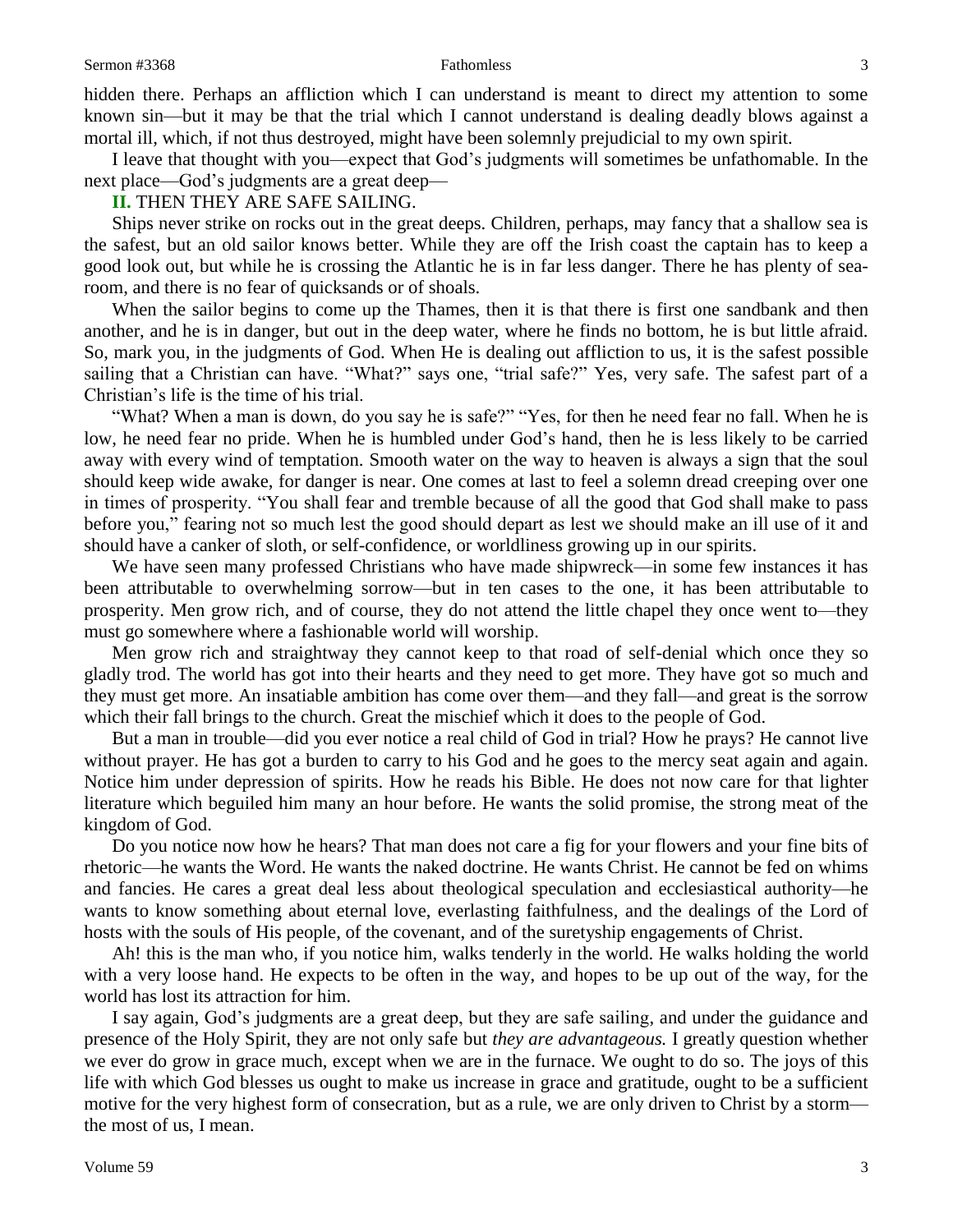There are blessed and favored exceptions, but most of us need the rod, must have it, and do not seem to learn obedience except through chastening—the chastening of the Lord. Here I leave that second thought.

Thirdly, God's judgments are a great deep—

### **III.** BUT THEY CONCEAL GREAT TREASURE.

Down in those great depths, who knows what there may be? Pearls lie deep there—masses of precious things that would make the miser's eyes gleam like a star. There are the wrecks of old Spanish galleons lost these centuries ago, and there they lie huge mines of wealth, but far down deep.

And so with the deep judgments of God. What wisdom is concealed there, and what treasures of love and faithfulness, and what David calls, "very tenderness," "for in very tenderness," says he, "hast Thou afflicted me." There is as much wisdom to be seen in some of the deep afflictions of God—if we could but understand them, we should see as much wisdom in them as in the creation of the world.

God smites His people artistically. There is never a random blow. There is a marvelous degree of skill in the chastening of the Lord. Hence we are told not to despise it, which, in the strongest meaning of it, means that we are to honor it. We honor the chastisements of our parents, but infinitely more the chastisements of God. "For they verily chastened us for a few days after their own pleasure, but he for our profit," and there is a way of chastening us for profit.

Now, brethren, I said there were treasures concealed in the great deeps which we cannot yet reach, and so in the great deeps in which God makes us to do business there are great treasures that we cannot come upon at present. We do not, perhaps, as yet, receive or even perceive the present and immediate benefit of some of our afflictions. There may be no immediate benefit—the benefit may be for hence and to come.

The chastening of our youth may be intended for the ripening of our age. "It is good for a man that he bear the yoke in his youth." The affliction of today may have no reference to the circumstances of today, but to the circumstances of fifty years ahead. I do not know that that blade required the rain on such a day, but God was looking not to February as such, but to February in its relation to July, when the harvest should be reaped. He considered the blade not merely as a blade and in its present necessity, but as it would be in the full corn in the ear.

There are certain marks that an artist makes upon the block that you cannot see the reason of as yet—and they spoil the apparent likeness of the block and marble to the image which you know he wishes to produce, but then those lines are to be worked out by-and-by. They are scratches now, but they will be lines of beauty soon, when he comes to finish them.

So, a present trial may even lame us for present service, damage us—I will even go the length of saying—for years to come, and make us go groaning and brokenhearted, so as to be of comparatively little service to the church and of very little joy to ourselves. But then afterwards—afterwards as Paul puts it—it bears the peaceable fruits of righteousness in those that are exercised thereby.

Why will you not let the Lord have time? Why will you be in a hurry? Why will you stand at His elbow and perpetually say, "Explain this today, and show me the motive and reason of this in this present hour"? A thousand years in His sight are but as yesterday when it is past and as a watch in the night. The mighty God takes mighty time in which to work out His grand results. Therefore, be content to let the treasures lie at the bottom of the deep for awhile.

But then faith may see them. Faith can make the deep translucent till it sees the treasure lying there—and it is yours, and though you may not at this hour be able to be at it—yet you shall have it, "for all things are yours." Everything that is stored up in the great deep of the eternal purpose, or in the deep of the manifest judgment, everything there belongs to you, O, believer, therefore rejoice in it and let it lie there till such a time as God may choose to raise it for your spiritual enrichment.

God's judgments are a great deep—

**IV.** THEN THEY WORK MUCH GOOD.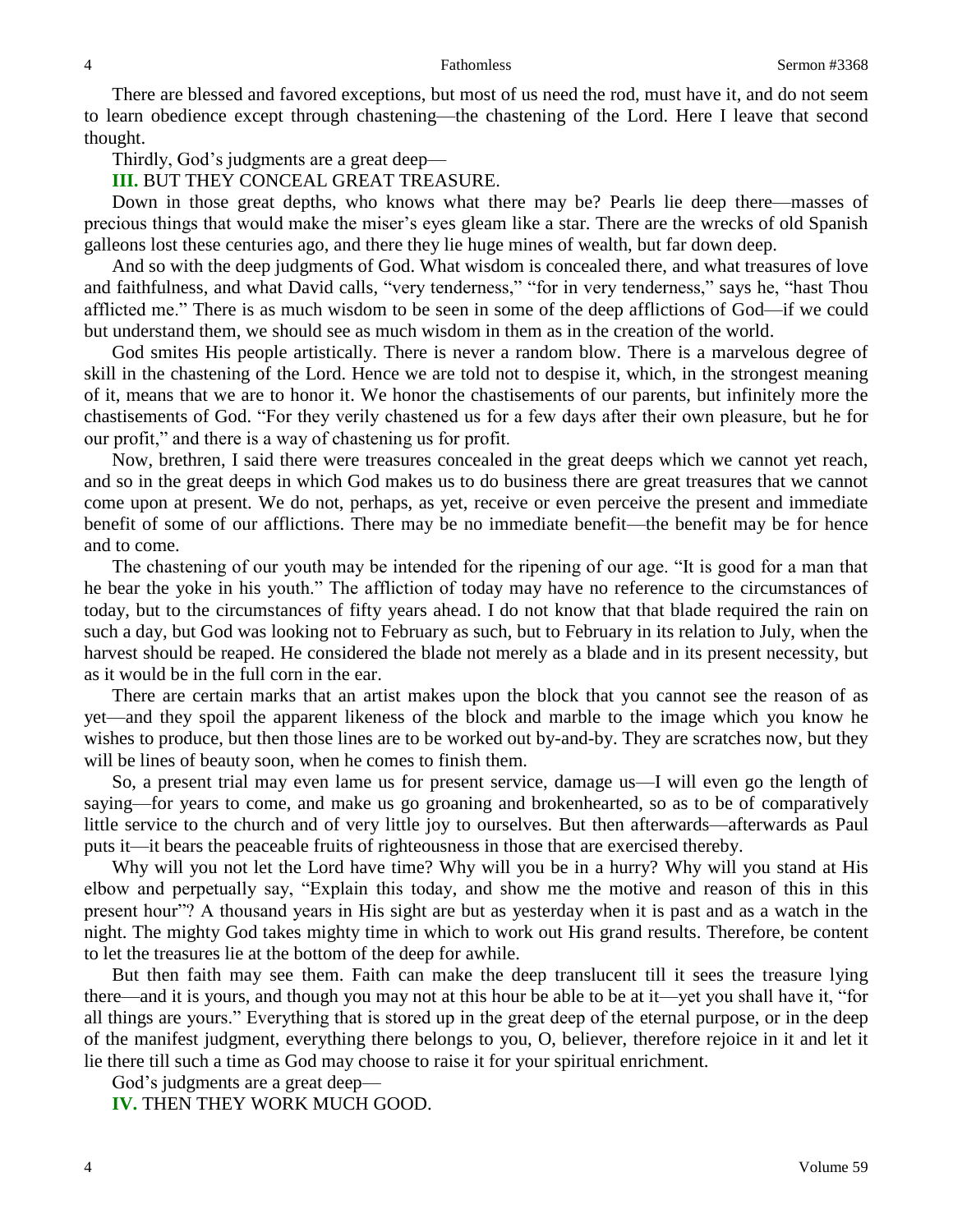The great deep, though ignorance thinks it to be all waste—a salt and barren wilderness—is one of the greatest blessings to this round world. If, tomorrow, there should be "no more sea," although that may one day be a blessing, it would not be so today, but the greatest of all curses. It is from the sea that there arises the perpetual mist which, floating by-and-bye in mid-air, at last descends in plenteous showers on hill and vale to fertilize the land.

The sea is the great heart of the world—I might say the circulating blood of the world. We must have it. It must be in motion. Its tides, like a great pulse, must be felt, or the world's vitality would cease. There is no waste in the sea—it is all wanted. It must be there. There is not a drop of it too much. So with our afflictions which are Your judgments, O God! They are necessary to our life, to our soul's health, to our spiritual vigor. "By all these," said one of old, "do men live and in all these is the life of my spirit."

Uprising up from my trouble is the constant mist which is afterwards transformed into sacred dew, which moistens my life. "It is good for me that I have been afflicted," said David. "Amen!" say all the afflicted ones. A thousand sick beds shall bear witness to the blessedness of the trial. A thousand losses and crosses that have been borne by the faithful now help the sweetness of the harmony of everlasting hymns in the land of the blessed.

"Oh! blessed cross," said one, "I fear lest I should come to love you too much. 'Tis so good to be afflicted!" May God grant to us that at all times, instead of trying to fathom the deep, we may understand that it is useful to us and be content.

Lastly, if God's judgments are a great deep—

**V.** THEN THEY BECOME A HIGHWAY OF COMMUNION WITH HIMSELF.

We thought at one time that the deep separated different peoples—that nations were kept asunder by the sea. But lo! the sea is today the great highway of the world. The rapid ships cross it with their white sails or with their palpitating engines they soon flash across the waves. The sea is the world's great canal—a mighty channel of communication.

And so, brethren, our afflictions—which we thought in our ignorance would separate us from our God—are the highway by which we may come nearer to God than we otherwise could. They that go down to the sea in ships, that do business on the great waters, these see the works of the Lord and His wonders in the deep. You that keep close in shore and have but small trials, you are not likely to know much of His wonders in the deep—but if you are made to put out far to sea, where deep calls unto deep and the noise of God's waterspouts astounds the spiritual mariner, then it is that you shall see God's wonders—wonders of faithfulness, wonders of power, wonders of wisdom, wonders of love.

You shall see them and you shall rejoice to see them. These troubles shall be as fiery chariots to bear you up to God. Your afflictions, wave upon wave, shall wash your soul, like a tempest-tossed bark, nearer to the haven. Oh! but this is a blessed thing when God's judgments bring us nearer to Him! Old Quarles has a quaint idea when he represents God as swinging a flail in judgment, and he says if you would get away from it, you must got close to His hands, and then you are out of the reach of the swing of the blow. Get close up to God and He will not smite. Get near to God and the trial ceases.

You know, trials are sometimes weights to keep men down, but you have seen many a machine in which one weight going down lifts another weight up, and there is a way by faith of adjusting the consecrated pulleys so that the very weights of your affliction may lift you up nearer to God. The bird with a string and a stone to its feet cannot fly and yet there is a way that God has of making His birds fly even when they are tied to the ground. They never mounted till they had something to pull them down. Never ascended till they were compelled to descend. They found the gates of heaven not up there, but down here. The lower they sank in self-estimation, the nearer they came to the everlasting God who is the foundation of all things.

Thus, brethren, I have brought you to the last thought—may the Holy Spirit bring you to make it your own. May God's deep judgments lead you to deeper communion.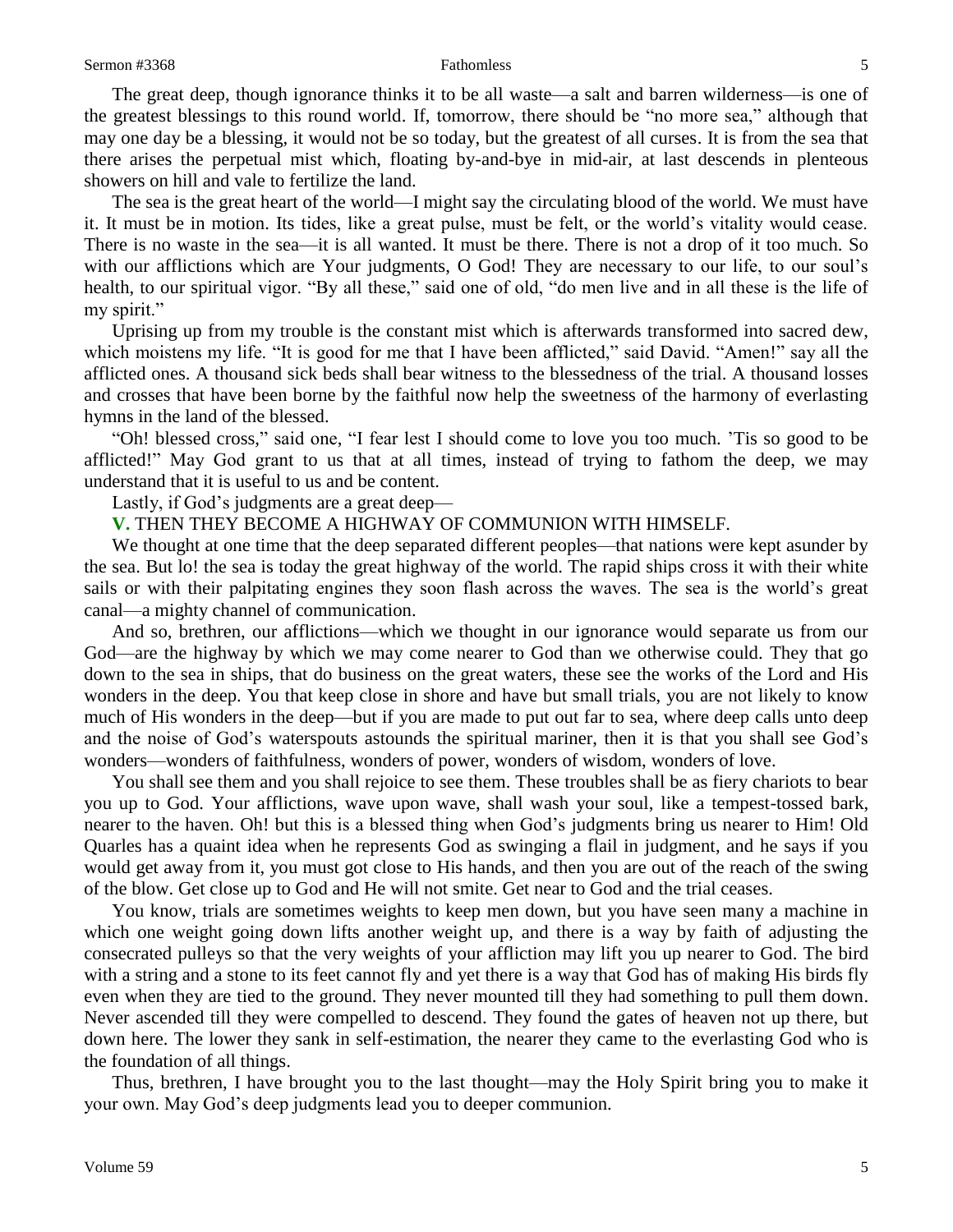Dear child of God, you that are in trouble tonight, the voice of that trouble is to you—get nearer to God. Get nearer to God. God has favored you, favored you with an extraordinary means of growth in His grace. To use Rutherford's simile, He has put you down in the wine cellar in the dark. Now begin to try the wines on the lees well-refined. Now get at the choice treasures of darkness.

He has brought you on to a sandy desert—now begin to seek the treasures that are hid in the sand. Believe that the deepest afflictions are neighbors always to the highest joys and that the greatest possible privileges lie close by the darkest trials. If the bitterer your sorrow, the louder your song at the last there is a reason for that—and that reason faith may discover and experience live upon.

May God bless the tried ones here. But there are some here, perhaps, who are in trial and have no God to go to. Poor souls! Poor souls! Poverty and no God! Sickness and no God! A life of toil and no heaven! A slavery of penury on earth and then driven forever away from God's presence! Oh! how pitiable! How pitiable!

Pity yourselves and remember that it need not always be so. You may have a heaven, you may have present bliss. Here is the Gospel—"He that believeth and is baptized shall be saved." Oh! if you can but trust Him who bled upon the cross, you shall have comfort for your present trouble. You shall have pardon for your past, present, and future sin. The Lord bless each one of you, for Christ's sake. Amen.

## **EXPOSITION BY C. H. SPURGEON**

### *PSALMS 73; 37:1-10*

### *PSALM 73*

TITLE, "A PSALM OF ASAPH." He was a great singer, but he could not always sing. In the first part of the Psalm, he felt rather like groaning than singing—and you shall find that those who sing the sweetest praises of God sometimes have to hang their harps upon the willows and are silent. The strong temptation through which Asaph passed is one which is very common.

You find another account of it in the  $37<sup>th</sup>$  Psalm. It may help your memory to notice that it is the  $37<sup>th</sup>$ and the 73rd Psalm (transpose the figures) which are both upon the same subject—the temptation caused to the people of God by the prosperity of the wicked.

**Verse 1.** *Truly, God is good to Israel, even to such as are of a clean heart.*

It must be so. Whatever argument my soul may hold about it, I will set that down, to begin with as a certainty—"Truly, God is good to Israel." He cannot be unkind or unfaithful to His own people. It cannot be possible, after all—however things may look—that God is an ill-God and an ill-Master to His own servants.

**2.** *But as for me, my feet were almost gone; my steps had well nigh slipped.* 

Am I, then, one of His people or not? I know He is good to them, but how about myself? Perhaps some here will never question themselves in that way, and if they were led to do so, they would think it was of the devil. I do not think so. I think it is rather of the devil to keep us from questioning ourselves. I remember what Cowper said—

> *"He that has never doubted of his state, He may—perhaps he may too late."*

Let us delight in full assurance, but let us keep very clear of presumption. And that assurance which cannot bear self-examination is presumption, depend upon it. When a man declines to search himself and test himself, there is something doubtful, if not rotten in his estate—and it is time he did began to say, "As for me, my feet were almost gone: my steps had well nigh slipped." This is how it came about—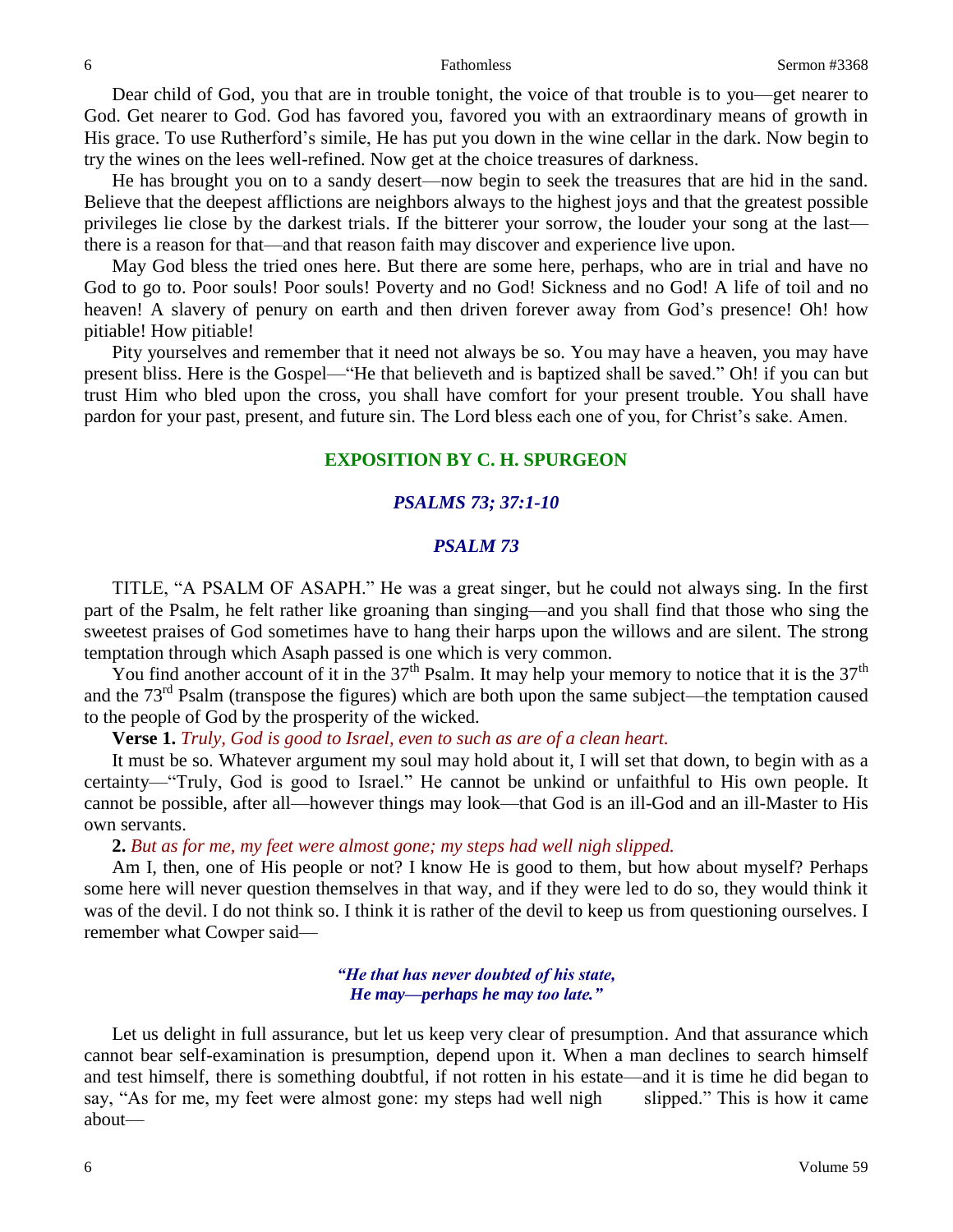**3.** *For I was envious at the foolish, when I saw the prosperity of the wicked.*

I know that wicked men are fools. Asaph and David had often said that before. Yet says he, "I was a greater fool still, that I was envious of these fools—when I saw the prosperity of the wicked."

**4-5***. For there are no pangs in their death: but their strength is firm. They are not in trouble as other men; neither are they plagued like other men.*

Many of them keep up a hypocritical profession through a long life and die in a stupefaction—so that conscience never awakens and they pass out of the world loaded with guilt—and yet talk about being accepted before God. How can this be? Where is the justice of it?

**6.** *Therefore pride compasseth them about as a chain;*

As kings wear chains of gold, so is their pride to them.

**6.** *Violence covereth them as a garment,*

They are not ashamed of it. They get to be so bold in sin that they wear it as an outside cloak.

**7.** *Their eyes stand out with fatness: they have more than heart could wish.*

Superfluities. They never have to ask where a meal will come from. They have more than they want.

**8.** *They are corrupt and speak wickedly concerning oppression: they speak loftily. They set their mouth against the heavens,*

Such big mouths—such blasphemous words—have they, that they attack God Himself. There is nothing too high for them to drag it down—nothing too pure for them to slander. "They set their mouth against the heavens."

**9.** *And their tongue walketh through the earth.*

Like the lion seeking its prey, they take long walks in their slander. Nobody is safe from them.

**10-11.** *Therefore his people return hither: and waters of a full cup are wrung out to them. And they say, How doth God know? and is there knowledge in the most High?*

God's sorrowing children have to drink of the bitter cup, while these proud ones are eating of the fat of the land.

**12-14.** *Behold, these are the ungodly, who prosper in the world; they increase in riches. Verily I have cleansed my heart in vain, and washed my hands in innocency. For all the day long have I been plagued, and chastened every morning.*

When Asaph got into this unbelieving state of mind, it did look as if all his care of his character and all his desire to serve God was wasted, for the wicked prospered, while he was chastened. It is a strong description which he gives of his state. "All the day long have I been plagued." Not by the half-hour, but by the whole day—plagued and weeping as soon as he was out of bed—chastened every morning. He seemed almost to be sorry that he was a child of God, to be so roughly handled. He almost, but not quite, wished that he could take the portion of the wicked, that he might enjoy himself as they did and might prosper in the world as they did.

## **15.** *If I had said, I will speak thus; behold, I should offend against the generation of thy children.*

That was very wise of Asaph. He thought, but he did not speak. Some persons say, "You may as well out with it." You may as well keep it in. Nay, a great deal better. If you have it in your own heart, it will grieve yourself, but if you speak it out, you will grieve others. If you wear sackcloth, brethren, wear it round your own loins, but do not wear it as your outside garment. There is enough sackcloth in the world without your flaunting it before everybody else's face.

If you must fast, remember your Master's words, "Thou, when thou fastest, anoint thy head and wash thy face, that thou appear not unto men to fast." He gave us that precept in order to avoid pharisaic ostentation, but we may also follow it from another motive, namely, that we may not spread sorrow in the world. There is enough of depression of spirit, enough of despondency, enough of heartbreak, without our saying a word to increase it among the sons of men.

> *"Bear and forbear, and silent be: Tell no man thy misery,"*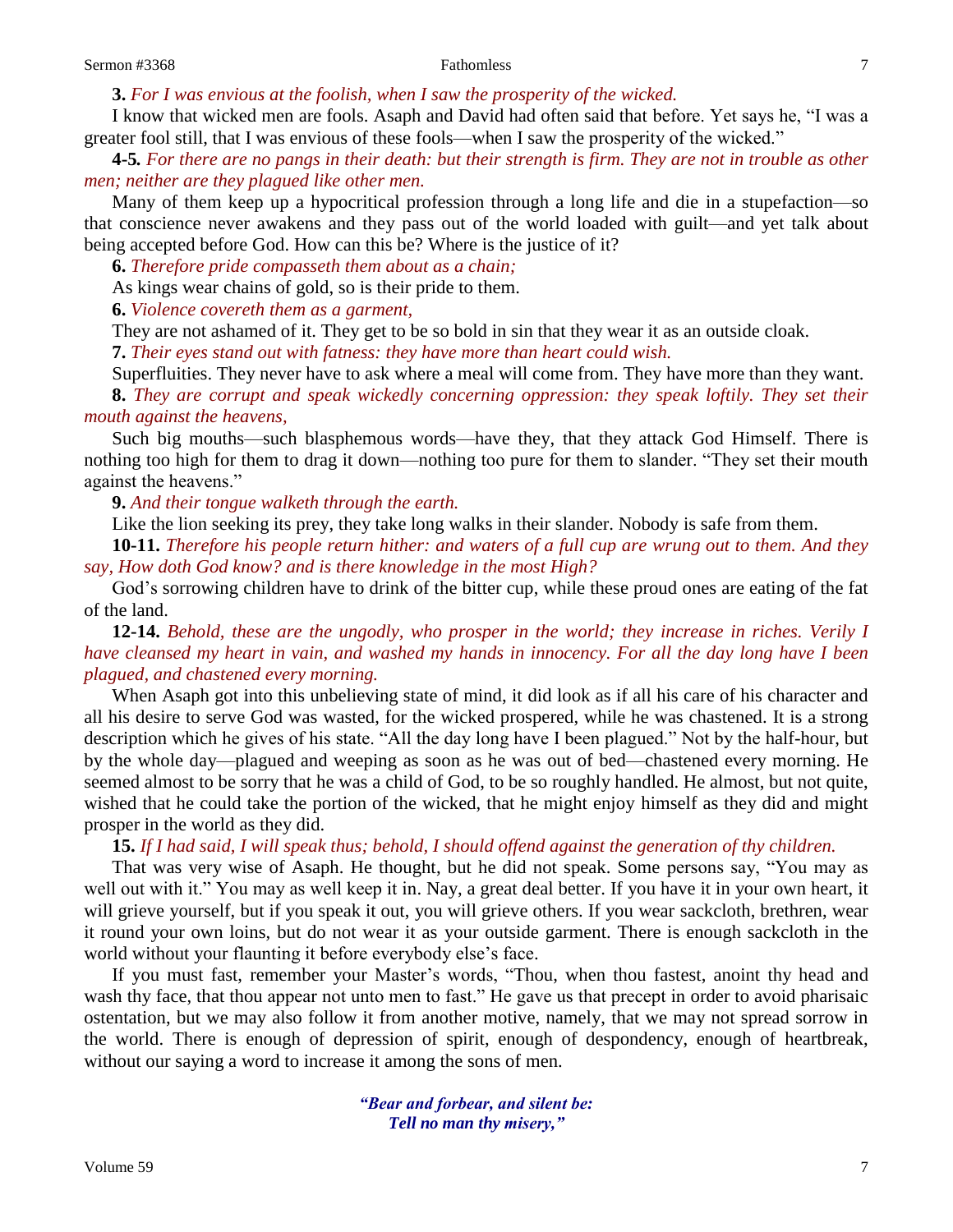lest you bring another into it, unless, indeed, you meet with a strong man who can help you. Then you may tell your sorrow to get relief. But tell it not to the children.

**16.** *When I thought to know this, it was too painful for me:*

"Too painful" to keep it. "Too painful" to speak it out and grieve other people.

**17.** *Until I went into the sanctuary of God; then understood their end.*

Asaph went to his God. He got to Christ, whom he foresaw, for the person of Jesus Christ is the sanctuary of God. Some people call these buildings sanctuaries. They have no authority for so doing. "God dwelleth not in temples made with hands." He may have done so under the old covenant, but not now. Christ is the sanctuary of God and when we get to Him and come into fellowship with God in Him, then we begin to learn something. "Then understood I their end."

**18.** *Surely thou didst set them in slippery places:*

There they are—on a mountain of ice, bright and glittering. Up aloft, where others see, admire, and wonder at them. But oh! how dangerous their pathway!

**18.** *Thou castest them down into destruction.*

They are not left to slip, but a hand overthrows them—flings them down from the heights of their prosperity to the depths of unutterable woe.

**19-20.** *How are they brought into desolation, as in a moment! they are utterly consumed with terrors. As a dream when one awaketh, so, O LORD, when thou awakest, thou shall despise their image.*

As if God slept today and let these images of prosperity exist as in a dream, but by-and-by He wakes. His time of judgment comes and where are these prosperous men? They have gone. The "baseless fabric of a vision" has melted into thin air and "left not a wreck behind." It is not. It is gone.

**21.** *Thus my heart was grieved, and I was pricked in my reins.*

I felt a heart-pain. I felt my whole nature go amiss, as if there had been calculi causing the deepest possible misery in my reins.

**22.** *So foolish was I, and ignorant: I was as a beast before thee.*

I saw no farther than a goose. Like a beast that cannot look into the future, I judged these men by today—by the pastures in which they fed and the fatness which they gathered there. "I was as a beast before thee." Now notice the splendid connection of these two verses. I will read them again—the 22<sup>nd</sup> and the 23<sup>rd</sup>. "So foolish was I and ignorant, I was as a beast before thee."

**23.** *Nevertheless I am continually with thee: thou hast holden me by my right hand.*

What a strange mixture a man is! And a godly man is the strangest conglomerate of all. He is a beast and yet continually with God. View him from one side—he is ignorant. View him from the other and he has an unction from the Holy One and he knows all things. View him from one point of the compass and he is naked, and poor, and miserable. View him from another quarter and behold he is complete in Christ and "accepted in the Beloved." They know not man who do not know that every true man is two men.

**24.** *Thou shalt guide me with thy counsel, and afterward receive me to glory.*

I, the fool that envied fools, yet, "Thou shalt guide me with thy counsel, and afterward receive me to glory."

**25.** *Whom have I in heaven but thee? and there is none upon earth that I desire beside thee.*

Now he has got out of the temptation. He is not going to seek for prosperity that he may rival the wicked in their wealth. No! He sees that in having God, he has all he wants. Even though he should continually be plagued all the day long, and chastened every morning, his portion in God is quite enough for him. He will not murmur anymore.

**26.** *My flesh and my heart faileth:*

I see what a poor thing I am. I allowed my flesh and my heart to get the mastery over me, and I got caught in this trap.

**26-27.** *But God is the strength of my heart, and my portion for ever. For, lo, they that are far from thee shall perish: thou hast destroyed all them that go a whoring from thee.*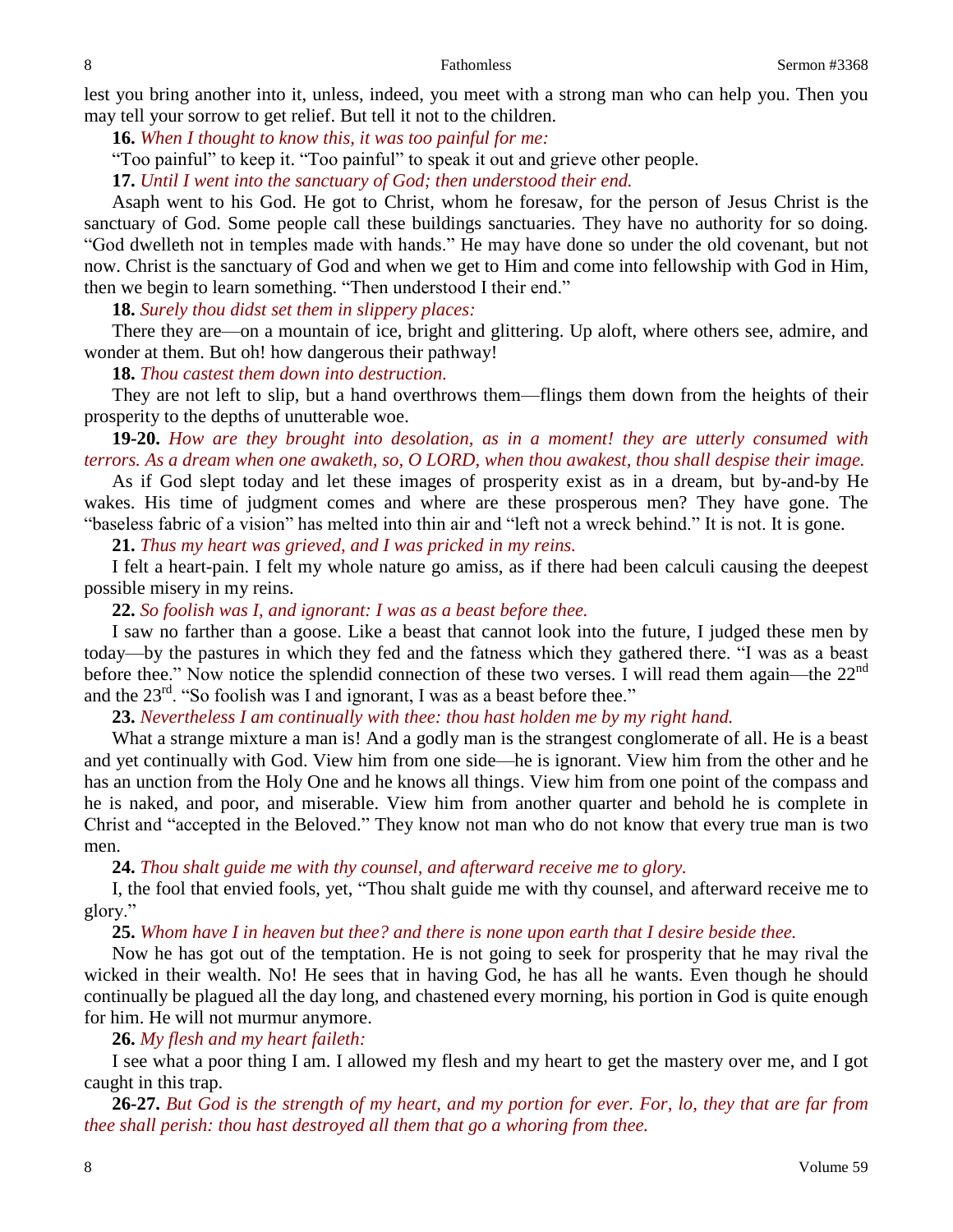A strong word, but none too forcible, for every heart that seeks delight away from God is an unchaste heart. It has got away from true purity even for a moment in pouring out its love upon the creature.

**28.** *But it is good for me to draw near to God: I have put my trust in the LORD GOD, that I may declare all thy works.*

### *PSALM 37*

**Verse 1.** *Fret not thyself because of evildoers, neither be thou envious against the workers of iniquity.*

A common temptation. Many of God's saints have suffered from it. Learn from their experience. Avoid this danger. There really is no power in it when once the heart has come to rest in God. But it is a sad affliction until the heart does get its rest. "Fret not because of evildoers."

**2-4.** *For they shall soon be cut down like the grass, and wither as the green herb. Trust in the LORD, and do good; so shalt thou dwell in the land, and verily thou shalt be fed. Delight thyself also in the LORD;*

Make Him your delight and take care that you do really delight. Feel a fullness of joy in Him.

**4.** *And he shall give thee the desires of thine heart.*

Because when the heart delights in God, then its desires are all such as God can safely grant. He does not say to every man, or even to every praying man, "I will give you the desires of your heart," but "Delight thyself in the LORD," and then He will.

**5.** *Commit thy way unto the LORD;*

Give it up to Him to rule it, and to guide you, and lead you in every step. "Commit thy way unto the LORD."

**5-6.** *Trust also in him; and he shall bring it to pass. And he shall bring forth thy righteousness as the light, and thy judgment as the noonday.*

It is better to trust our character with God than with the ablest counselor. Scandal may pass over a fair name for a while and cloud it, but God is the avenger of all the righteous. There will be a resurrection of reputations, as well as of persons at the last great day. Only we must commit it to God.

**7-8.** *Rest in the LORD, and wait patiently for him: fret not thyself because of him who prospereth in his way, because of the man who bringeth wicked devices to pass. Cease from anger, and forsake wrath: fret not thyself in any wise to do evil.*

A fretful spirit soon comes to be an angry spirit—and when we begin to be jealous of evildoers, we are very apt to become evildoers ourselves. Many an honest man has snatched at hasty gain because he was envious of the prosperity of the unrighteous. And then he has pierced himself through with many sorrows in consequence. But "fret not thyself in any wise to do evil." There is an old proverb that it is hard for an empty sack to stand upright. Therefore, when you are in temporal trouble, ask the Lord to fill you with His grace, for then you will stand upright and by and by you shall be delivered.

**9.** *For evildoers shall be cut off: but those that wait upon the LORD, they shall inherit the earth.*

If there is anything good to be had here, men that wait upon God shall have it. If there is any grain of wheat amidst these heaps of chaff, believers that are trusting the Lord shall find them.

**10.** *For yet a little while, and the wicked shall not be:*

How transient are their joys! Their wealth which they accumulate, the beauty which they think is upon their estate—all this is but as the painted colors of the bubble, which is scarcely seen before it vanishes. Will you envy this? Will you envy a little child his playtoys, which will be broken in an hour? Will you envy a madman the straw crown which he plaits and puts upon his head when he thinks himself a king? Oh! be not so foolish. Your inheritance is eternal and you are immortal. Why should you envy the creature of an hour? "For yet a little while, and the wicked shall not be."

**10.** *Yea, thou shalt diligently consider his place,*